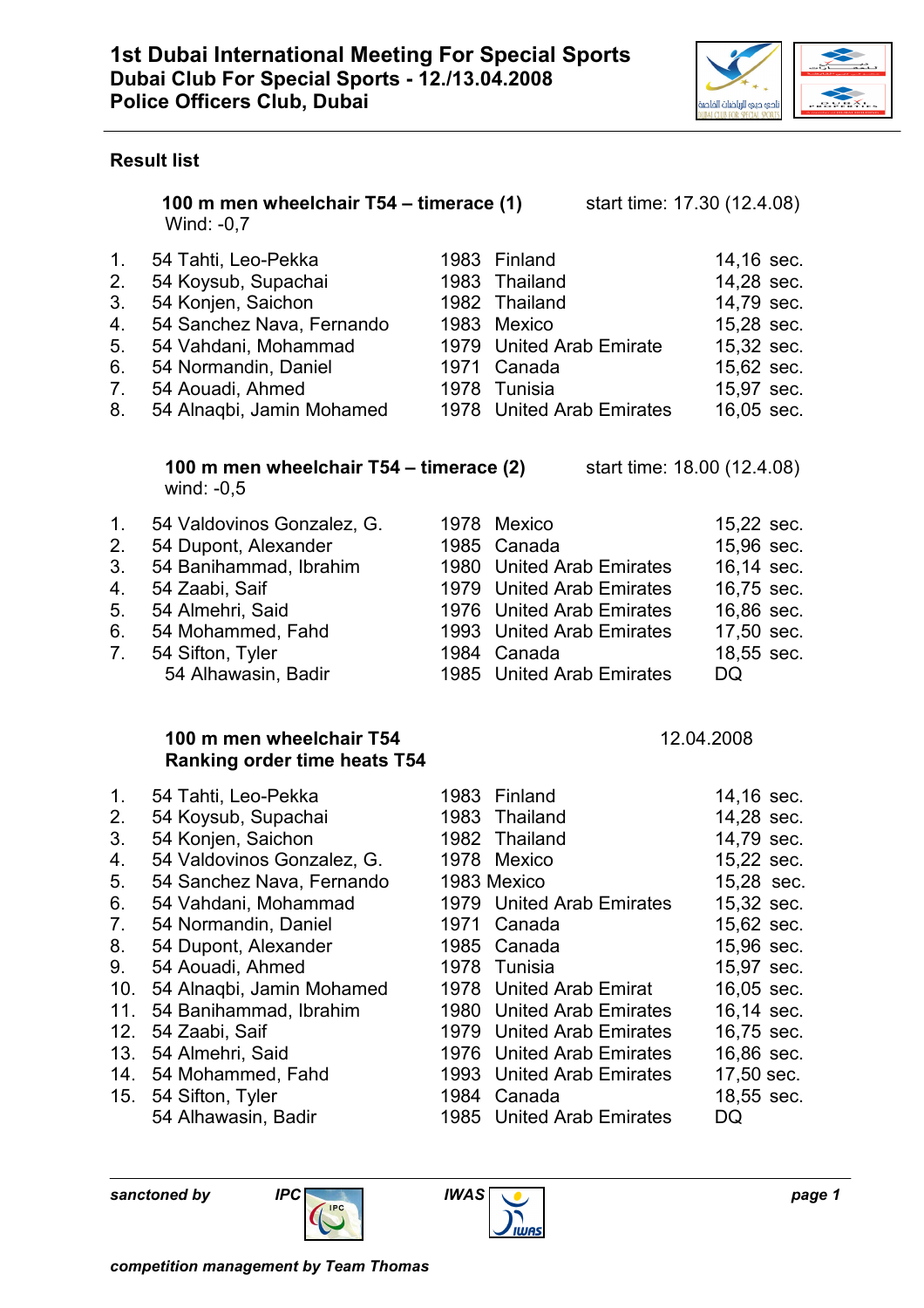

|                                                    | 100 m men T20-T36-T37 final<br>wind: $-1,3$                                                                                                                                             |                                              | 12.04.2008                                                                                                                                                                                              |                                                                                                |  |
|----------------------------------------------------|-----------------------------------------------------------------------------------------------------------------------------------------------------------------------------------------|----------------------------------------------|---------------------------------------------------------------------------------------------------------------------------------------------------------------------------------------------------------|------------------------------------------------------------------------------------------------|--|
| 1.<br>2.<br>2.<br>4.<br>5.<br>6.<br>7 <sub>1</sub> | 20 Anbar, Harib Mohd<br>20 Alamiri, Khalifa Ahmed<br>20 Albalooshi, Moosa Moosa<br>20 Shoombi, Hassan Alo<br>37 Alansari, Ali Qambar<br>36 Hassan, Ahmed Essa<br>20 Aljasmi, Harib Ahma |                                              | 1985 United Arab Emirates<br>1980 United Arab Emirates<br>1980 United Arab Emirates<br>1980 United Arab Emirates<br>1978 United Arab Emirates<br>1986 United Arab Emirates<br>1980 United Arab Emirates | 12,10 sec.<br>12,47 sec.<br>12,47 sec.<br>12,69 sec.<br>13,16 sec.<br>13,60 sec.<br>13,60 sec. |  |
|                                                    | 200 m men wheelchair T53 final<br>wind: $+0,0$                                                                                                                                          | 12.04.2008                                   |                                                                                                                                                                                                         |                                                                                                |  |
| 1.<br>2.<br>3.<br>4.<br>5.                         | 53 Krungget, Pichet<br>53 Algenaidl, Fahad<br>53 Al Hbabi, Ayed<br>53 Bani Hashem, Mohammed<br>53 Bouajaj, Abdallah                                                                     | 1984<br>1968                                 | 1975 Thailand<br>Saudi Arabia<br>1976 United Arab Emirates<br>1985 United Arab Emirates<br>Morocco                                                                                                      | 27,41 sec.<br>29,08 sec.<br>29,28 sec.<br>31,09 sec.<br>34,54 sec.                             |  |
|                                                    | 200 m men wheelchair T54- timerace (1)<br>wind: $-0.7$                                                                                                                                  |                                              |                                                                                                                                                                                                         | start time: 16.40 (13.4.08)                                                                    |  |
| 1.<br>2.<br>2.<br>4.                               | 54 Dupont, Alexander<br>54 Almehri, Said<br>54 Zaabi, Saif<br>54 Fahd, Mohammad<br>54 Sifton, Tyler                                                                                     |                                              | 1985 Canada<br>1976 United Arab Emirates<br>1979 United Arab Emirates<br>1993 United Arab Emirates<br>1984 Canada                                                                                       | 29,31 sec.<br>31,13 sec.<br>31,13 sec.<br>32,88 sec.<br><b>DNS</b>                             |  |
|                                                    | 200 m men wheelchair T54- timerace (2)<br>wind: $-1,0$                                                                                                                                  |                                              |                                                                                                                                                                                                         | start time: 17.00 (13.4.08)                                                                    |  |
| 1.<br>2.<br>3.<br>4.<br>5.<br>6.                   | 54 Sanchez Nava, Fern<br>54 Valdovinos Gonzale<br>54 Normandin, Daniel<br>54 Alnagbi, Jamin Moh<br>54 Banihammad, Ibrahi<br>54 Alhawasin, Badir                                         | 1983<br>1978<br>1971<br>1978<br>1980<br>1985 | <b>Mexico</b><br>Mexico<br>Canada<br><b>United Arab Emirates</b><br><b>United Arab Emirates</b><br><b>United Arab Emirates</b>                                                                          | 26,88 sec.<br>27,33 sec.<br>29,24 sec.<br>29,27 sec.<br>29,40 sec.<br>29,46 sec.               |  |

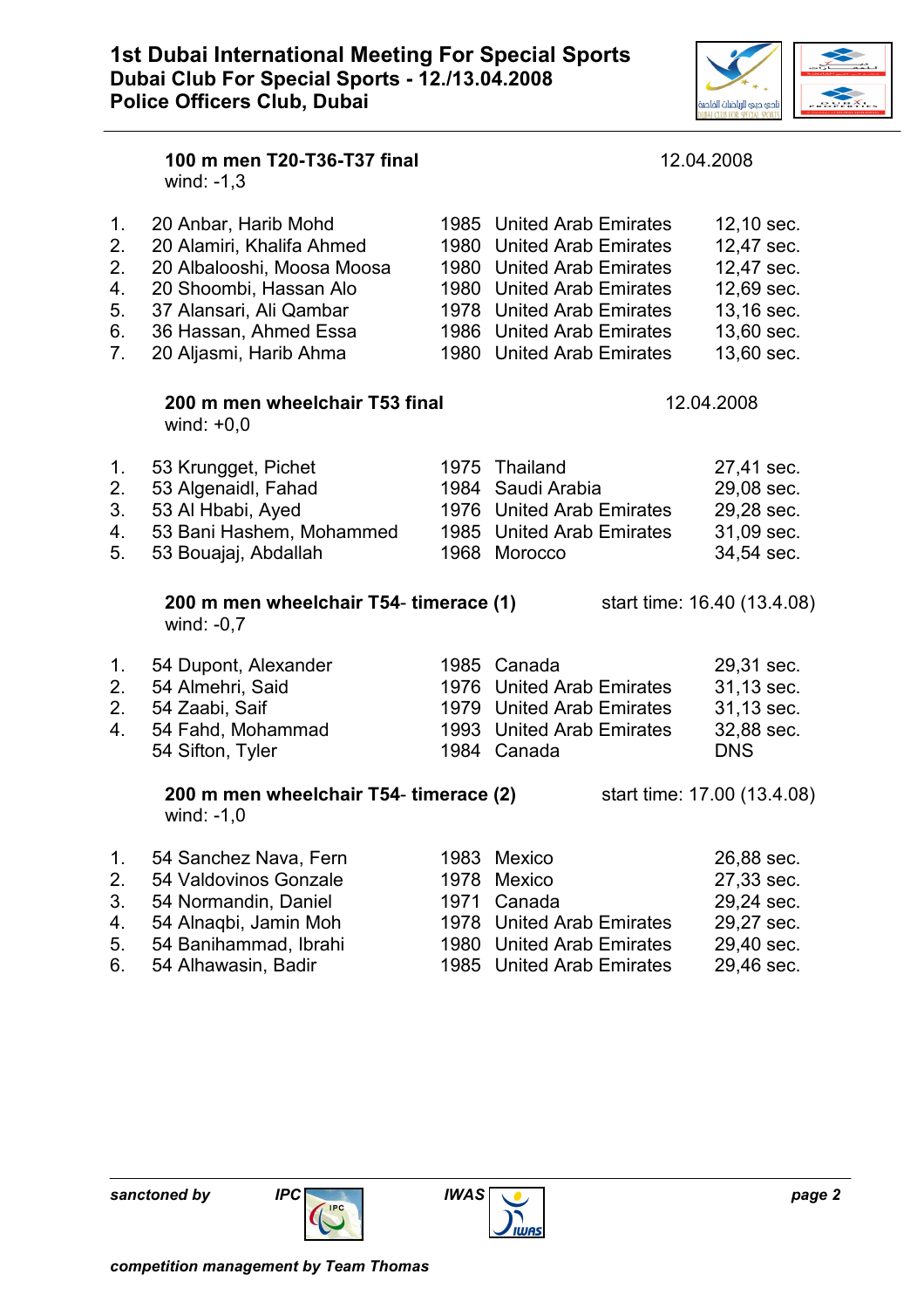

|                                                                                                     | 200 m men wheelchair T54- timerace (3)<br>wind: $-0,8$                                                                                                                                                                                                                                                                                                                                       |                                      |                                                                                                                                                                                                                                                                                                                                                     | start time: 17.20 (13.4.08) |                                                                                                                                                                                                                                            |
|-----------------------------------------------------------------------------------------------------|----------------------------------------------------------------------------------------------------------------------------------------------------------------------------------------------------------------------------------------------------------------------------------------------------------------------------------------------------------------------------------------------|--------------------------------------|-----------------------------------------------------------------------------------------------------------------------------------------------------------------------------------------------------------------------------------------------------------------------------------------------------------------------------------------------------|-----------------------------|--------------------------------------------------------------------------------------------------------------------------------------------------------------------------------------------------------------------------------------------|
| 1.<br>2.<br>3.<br>4.<br>5.<br>6.                                                                    | 54 Koysub, Supachai<br>54 Tahti, Leo-Pekka<br>54 Vahdani, Mohammad<br>54 Konjen, Saichon<br>54 Wahoram, Prawat<br>54 Aouadi, Ahmed                                                                                                                                                                                                                                                           | 1983<br>1981<br>1978                 | Thailand<br>1983 Finland<br>1979 United Arab Emirates<br>1982 Thailand<br>Thailand<br>Tunisia                                                                                                                                                                                                                                                       |                             | 26,37 sec.<br>26,77 sec.<br>26,93 sec.<br>26,94 sec.<br>28,16 sec.<br>28,59 sec.                                                                                                                                                           |
|                                                                                                     | 200m men wheelchair T54<br><b>Ranking order time heats T54</b>                                                                                                                                                                                                                                                                                                                               |                                      |                                                                                                                                                                                                                                                                                                                                                     | 13.04.2008                  |                                                                                                                                                                                                                                            |
| 1.<br>2.<br>3.<br>4.<br>5.<br>6.<br>7.<br>8.<br>9.<br>10.<br>11.<br>12.<br>13.<br>14.<br>14.<br>16. | 54 Koysub, Supachai<br>54 Tahti, Leo-Pekka<br>54 Sanchez Nava, Fern<br>54 Vahdani, Mohammad<br>54 Konjen, Saichon<br>54 Valdovinos Gonzale<br>54 Wahoram, Prawat<br>54 Aouadi, Ahmed<br>54 Normandin, Daniel<br>54 Alnaqbi, Jamin Moh<br>54 Dupont, Alexander<br>54 Banihammad, Ibrahi<br>54 Alhawasin, Badir<br>54 Zaabi, Saif<br>54 Almehri, Said<br>54 Fahd, Mohammad<br>54 Sifton, Tyler | 1981<br>1978<br>1971<br>1978<br>1984 | 1983 Thailand<br>1983 Finland<br>1983 Mexico<br>1979 United Arab Emirates<br>1982 Thailand<br>1978 Mexico<br>Thailand<br>Tunisia<br>Canada<br><b>United Arab Emirates</b><br>1985 Canada<br>1980 United Arab Emirates<br>1985 United Arab Emirates<br>1979 United Arab Emirates<br>1976 United Arab Emirates<br>1993 United Arab Emirates<br>Canada |                             | 26,37 sec.<br>26,77 sec.<br>26,88 sec.<br>26,93 sec.<br>26,94 sec.<br>27,33 sec.<br>28,16 sec.<br>28,59 sec.<br>29,24 sec.<br>29,27 sec.<br>29,31 sec.<br>29,40 sec.<br>29,46 sec.<br>31,13 sec.<br>31,13 sec.<br>32,88 sec.<br><b>DNS</b> |
|                                                                                                     | 200 m men T20-T36-T37 final<br>wind: -0,7                                                                                                                                                                                                                                                                                                                                                    |                                      |                                                                                                                                                                                                                                                                                                                                                     | 13.04.2008                  |                                                                                                                                                                                                                                            |
| 1.<br>2.<br>3.<br>4.<br>5.                                                                          | 20 Anbar, Harib Mohd<br>20 Alamiri, Khalifa Ahmed<br>20 Albalooshi, Moosa Moosa<br>20 Shoombi, Hassan Alo<br>37 Alansari, Ali Qambar                                                                                                                                                                                                                                                         |                                      | 1985 United Arab Emirates<br>1980 United Arab Emirates<br>1980 United Arab Emirates<br>1980 United Arab Emirates<br>1978 United Arab Emirates                                                                                                                                                                                                       |                             | 24,92 sec.<br>25,44 sec.<br>25,50 sec.<br>26,62 sec.<br>26,73 sec.                                                                                                                                                                         |

- 6. 36 Hassan, Ahmed Essa 1986 United Arab Emirates 29,02 sec.
	- 20 Aljasmi, Harib Ahmad 1980 United Arab Emirates DNS

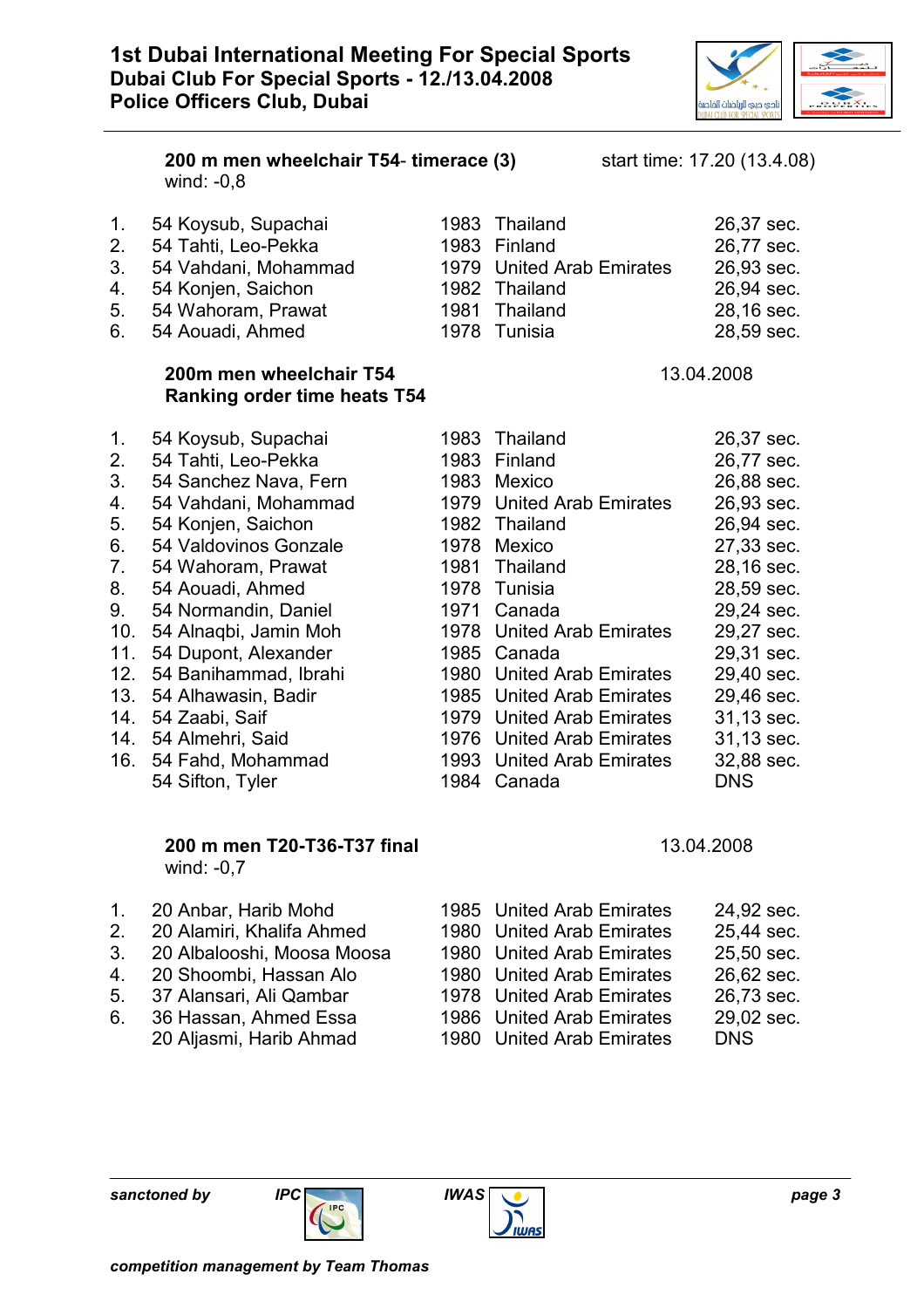

#### 400 m men wheelchair T54 – timerace (1) 13.04.2008

| 3. | 1. 54 Dupont, Alexander<br>2. 54 Alhawasin, Badir<br>54 Banihammad, Ibrahi<br>4. 54 Sifton, Tyler<br>54 Zaabi, Saif<br>54 Alnaqbi, Jamin Moh<br>54 Almehri, Said | 1985 Canada<br>1985 United Arab Emirates<br>1980 United Arab Emirates<br>1984 Canada<br>1979 United Arab Emirates<br>1978 United Arab Emirates<br>1976 United Arab Emirates | 54,49 sec.<br>55,32 sec.<br>56,13 sec.<br>68,54 sec.<br><b>DNS</b><br><b>DNS</b><br><b>DNS</b> |
|----|------------------------------------------------------------------------------------------------------------------------------------------------------------------|-----------------------------------------------------------------------------------------------------------------------------------------------------------------------------|------------------------------------------------------------------------------------------------|
|    |                                                                                                                                                                  |                                                                                                                                                                             |                                                                                                |

#### 400 m men wheelchair T54 – timerace (2) 13.04.2008

| 1 <sub>1</sub> | 54 Koysub, Supachai                         | 1983 Thailand             | 49,36 sec. |
|----------------|---------------------------------------------|---------------------------|------------|
| 2.             | 54 Sanchez Nava, Fernando                   | 1983 Mexico               | 49,79 sec. |
| 3 <sub>1</sub> | 54 Wahoram, Prawat                          | 1981 Thailand             | 50,78 sec. |
| 4.             | 54 Vahdani, Mohammad                        | 1979 United Arab Emirates | 50,98 sec. |
| 5.             | 54 Valdovinos Gonzalez, Gonzalo 1978 Mexico |                           | 51,39 sec. |
| 6.             | 54 Aouadi, Ahmed                            | 1978 Tunisia              | 52,77 sec. |
| 7 <sub>1</sub> | 54 Tahti, Leo-Pekka                         | 1983 Finland              | 53,87 sec. |
| 8.             | 54 Normandin, Daniel                        | 1971 Canada               | 55,37 sec. |

## 400 m men wheelchair T54 Ranking order time heats T54

| $\mathbf 1$ .  | 54 Koysub, Supachai                  | 1983 | Thailand                    | 49,36 sec. |
|----------------|--------------------------------------|------|-----------------------------|------------|
| 2.             | 54 Sanchez Nava, Fernando            | 1983 | Mexico                      | 49,79 sec. |
| 3.             | 54 Wahoram, Prawat                   | 1981 | Thailand                    | 50,78 sec. |
| 4.             | 54 Vahdani, Mohammad                 |      | 1979 United Arab Emirates   | 50,98 sec. |
| 5.             | 54 Valdovinos Gonzalez, Gonzalo 1978 |      | Mexico                      | 51,39 sec. |
| 6.             | 54 Aouadi, Ahmed                     |      | 1978 Tunisia                | 52,77 sec. |
| 7 <sub>1</sub> | 54 Tahti, Leo-Pekka                  |      | 1983 Finland                | 53,87 sec. |
| 8.             | 54 Dupont, Alexander                 |      | 1985 Canada                 | 54,49 sec. |
| 9.             | 54 Alhawasin, Badir                  |      | 1985 United Arab Emirates   | 55,32 sec. |
| 10.            | 54 Normandin, Daniel                 | 1971 | Canada                      | 55,37 sec. |
| 11.            | 54 Banihammad, Ibrahim               |      | 1980 United Arab Emirates   | 56,13 sec. |
| 12.            | 54 Sifton, Tyler                     |      | 1984 Canada                 | 68,54 sec. |
|                | 54 Alnaqbi, Jamin Mohamed            |      | 1978 United Arab Emirates   | <b>DNS</b> |
|                | 54 Almehri, Said                     |      | 1976 United Arab Emirates   | <b>DNS</b> |
|                | 54 Zaabi, Saif                       | 1979 | <b>United Arab Emirates</b> | <b>DNS</b> |



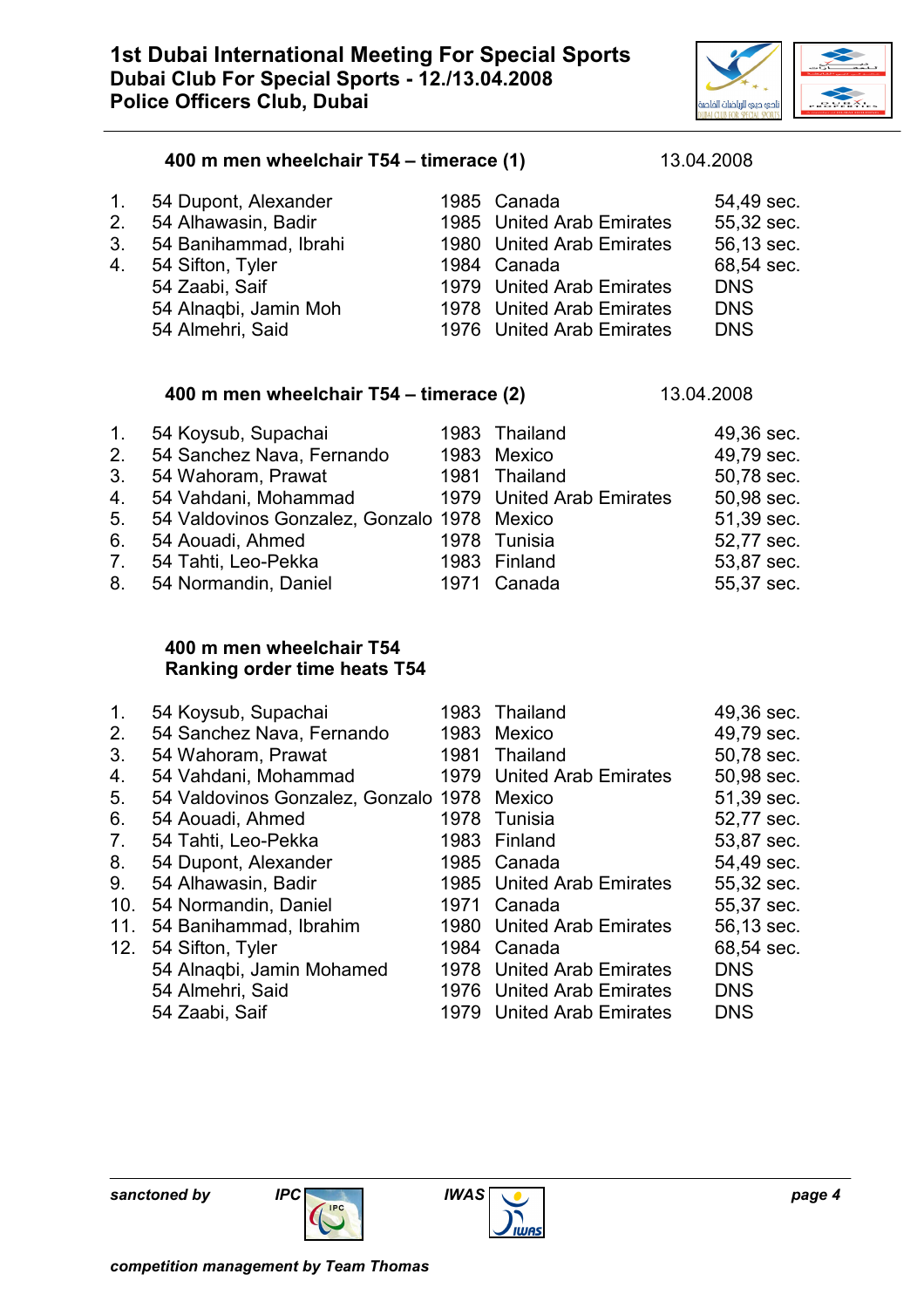

| 1 <sub>1</sub><br>2.<br>3.<br>4.<br>5.             | 54 Alhawasin, Badir<br>54 Banihammad, Ibrahim<br>53 Algenaidl, Fahad<br>53 Al Hbabi, Ayed<br>53 Bani Hashem, Mohammed<br>53 Krungget, Pichet                                                                                   | 1980         | 1985 United Arab Emirates<br><b>United Arab Emirates</b><br>1984 Saudi Arabia<br>1976 United Arab Emirates<br>1985 United Arab Emirates<br>1975 Thailand                                                                   | 1:51,97 min.<br>1:53,25 min.<br>$1:53,53$ min.<br>1:53,98 min.<br>2:11,05 min.<br>DQ                                                                |         |
|----------------------------------------------------|--------------------------------------------------------------------------------------------------------------------------------------------------------------------------------------------------------------------------------|--------------|----------------------------------------------------------------------------------------------------------------------------------------------------------------------------------------------------------------------------|-----------------------------------------------------------------------------------------------------------------------------------------------------|---------|
|                                                    | 1500 m men wheelchair T53-T54 final                                                                                                                                                                                            |              |                                                                                                                                                                                                                            | 12.04.2008                                                                                                                                          |         |
| 1.<br>2.<br>3.<br>4.<br>5.<br>6.<br>7.<br>8.<br>9. | 54 Wahoram, Prawat<br>54 Konjen, Saichon<br>54 Aouadi, Ahmed<br>54 Vahdani, Mohammad<br>53 Krungget, Pichet<br>54 Alhawasin, Badir<br>54 Dupont, Alexander<br>54 Mohammed, Fahd<br>53 Al Hbabi, Ayed<br>54 Banihammad, Ibrahim | 1981         | Thailand<br>1982 Thailand<br>1978 Tunisia<br>1979 United Arab Emirates<br>1975 Thailand<br>1985 United Arab Emirates<br>1985 Canada<br>1993 United Arab Emirates<br>1976 United Arab Emirates<br>1980 United Arab Emirates | 3:07,17 min<br>3:09,61 min<br>$3:25,99$ min<br>3:26,04 min<br>3:26,06 min<br>3:27,36 min<br>3:38,72 min<br>3:57,09 min<br>3:58,35 min<br><b>DNF</b> |         |
|                                                    | shot put men wheelchair F32-F33-F34                                                                                                                                                                                            |              |                                                                                                                                                                                                                            | 13.04.2008                                                                                                                                          |         |
| 1 <sub>1</sub>                                     | 32 Idoudi, Mourad<br>7,68 6,83 8,00<br>6,55 7,45                                                                                                                                                                               | 1984<br>8,74 | Tunisia                                                                                                                                                                                                                    | $8,74 \; m$                                                                                                                                         | 1060 p. |
| 2.                                                 | 34 Bin Dabbas, Mohame<br>9,58 9,49 9,83 9,44<br>9,28                                                                                                                                                                           | 1981<br>9,53 | <b>United Arab Emirates</b>                                                                                                                                                                                                | $9,83 \, \text{m}$                                                                                                                                  | 911 p.  |
| 3.                                                 | 34 Abdulla, Khamis Ma<br>8,59 8,97 9,45 9,12 9,19 9,46                                                                                                                                                                         |              | 1977 United Arab Emirates                                                                                                                                                                                                  | $9,46 \; m$                                                                                                                                         | 876 p.  |
| 4.                                                 | 34 Saleh, Siamak<br>9,11 8,67 9,20 8,66 9,23 9,44                                                                                                                                                                              |              | 1977 Islamic Republic of Iran                                                                                                                                                                                              | $9,44 \, \text{m}$                                                                                                                                  | 875 p.  |
| 5.                                                 | 29 34 Khakzaviyeh, Jalal<br>8,81 9,08 8,66 8,62 9,00                                                                                                                                                                           | 1979<br>9,03 | Islamic Republic of Iran                                                                                                                                                                                                   | $9,08 \, \text{m}$                                                                                                                                  | 841 p.  |
| 6.                                                 | 42 34 Krid, Mohammad<br>8,57 8,74 8,50 8,52<br>8,06                                                                                                                                                                            | 1991<br>8,48 | Tunisia                                                                                                                                                                                                                    | 8,74                                                                                                                                                | 810 p.  |
| 7.                                                 | 33 Amoo Aghaei, Mohse<br>8,15 8,14 8,41<br>7,99<br>8,05                                                                                                                                                                        | 1981<br>8,12 | Islamic Republic of Iran                                                                                                                                                                                                   | $8,41 \text{ m}$                                                                                                                                    | 807 p.  |

800 m men wheelchair T53-T54 final 13.04.2008



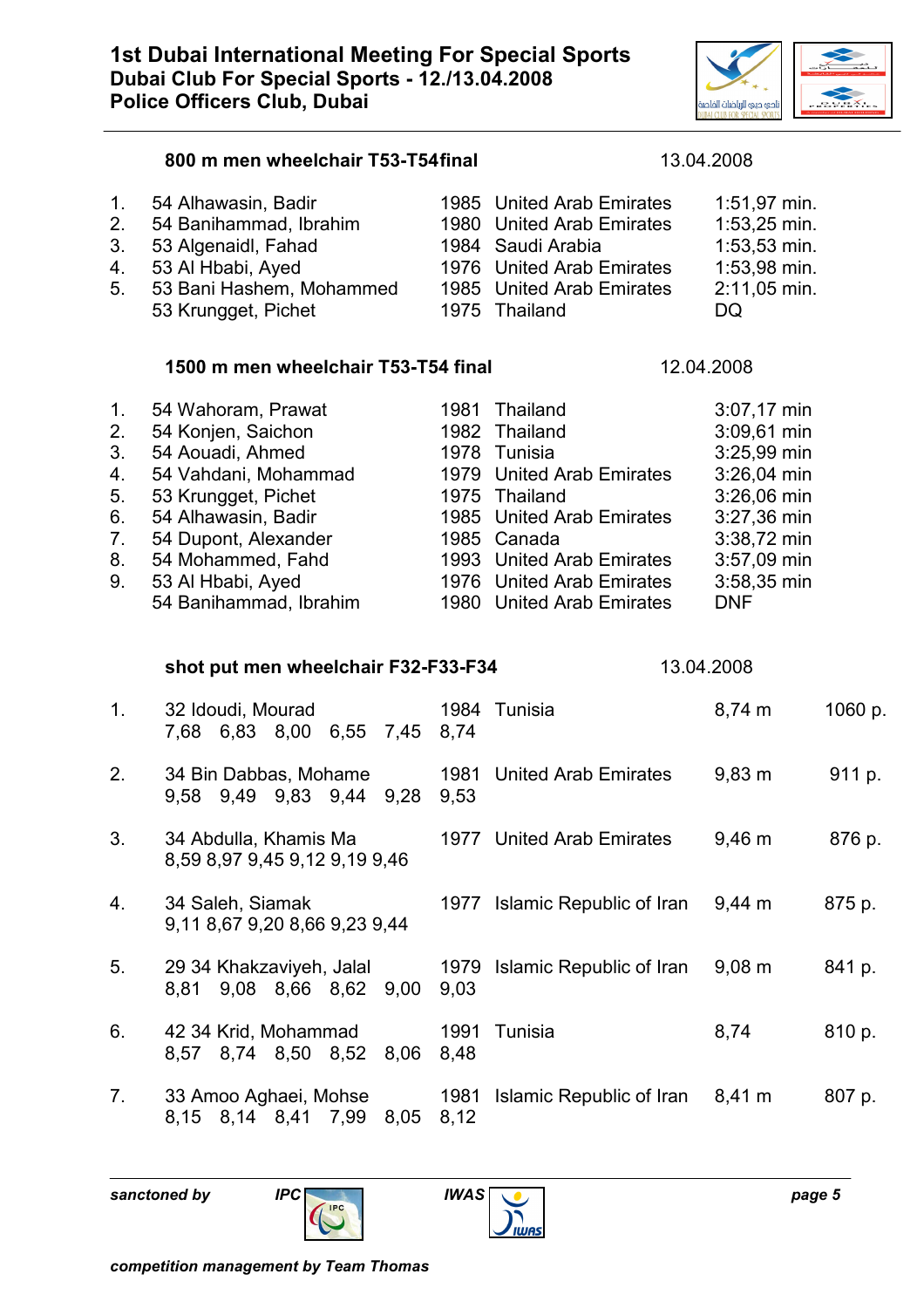# 1st Dubai International Meeting For Special Sports Dubai Club For Special Sports - 12./13.04.2008 Police Officers Club, Dubai



| 8.  | 33 Alshekaili, Abdula<br>7,46 8,41 7,98 7,32 8,06                                             | 8,04       | 1986 United Arab Emirates     | $8,41 \text{ m}$ | 807 p.  |
|-----|-----------------------------------------------------------------------------------------------|------------|-------------------------------|------------------|---------|
| 9.  | 70 33 Alnakhli, Hani Hus<br>6,63 6,72 6,80                                                    |            | 1986 Saudi Arabia             | 6,80 m           | 653 p.  |
| 10. | 33 Ali, Juma Salem<br>5,57 5,80 6,05                                                          |            | 1978 United Arab Emirates     | $6,05 \; m$      | 581 p.  |
|     | 32 Sulaiman, Mana Abd 1977 United Arab Emirates DNS                                           |            |                               |                  |         |
|     | discus men wheelchair F32-F33-F34                                                             | 13.04.2008 |                               |                  |         |
| 1.  | 32 Idoudi, Mourad<br>18,50 18,27 19,52 12,69 14,69 14,95                                      |            | 1984 Tunisia                  | $19,52 \; m$     | 1120 p. |
| 2.  | 34 Saleh, Siamak<br>35,71 36,51 36,07 x 37,33 37,67                                           |            | 1977 Islamic Republic of Iran | 37,67 m          | 958 p.  |
| 3.  | 34 Bin Dabbas, Mohamed 1981 United Arab Emirates<br>25,37 32,80 29,71 x 33,79<br>$\mathsf{X}$ |            |                               | $33,79 \; m$     | 859 p.  |
| 4.  | 34 Krid, Mohammad<br>29,66 30,17 29,96 31,64 32,65<br>$\mathsf{x}$                            |            | 1991 Tunisia                  | $32,65 \; m$     | 830 p.  |
| 5.  | 33 Amoo Aghaei, Mohsen 1981 Islamic Republic of Iran<br>21,88 21,15 20,79 17,80 17,59 16,76   |            |                               | 21,88 m          | 828 p.  |
| 6.  | 34 Khakzaviyeh, Jalal 1979 Islamic Republic of Iran<br>28,75 29,40 24,14 28,55 x              | 23,19      |                               | 29,40 m          | 747 p.  |
| 7.  | 32 Alshamsi, Ahmed<br>12,34 12,28 10,81 x 11,71 11,95                                         |            | 1978 United Arab Emirates     | $12,34 \; m$     | 708 p.  |
| 8.  | 33 Alnakhli, Hani Hussain<br>17,97 17,26 18,29 16,52 17,97 17,19                              |            | 1986 Saudi Arabia             | 18,29 m          | 692 p.  |
| 9.  | 33 Ali, Juma Salem<br>$15,32 \times x$                                                        |            | 1978 United Arab Emirates     | $15,32 \; m$     | 579 p.  |
| 10. | 34 Abdulla, Khamis Masoud<br>18,51 17,67 17,33                                                |            | 1977 United Arab Emirates     | 18,51 m          | 470 p.  |

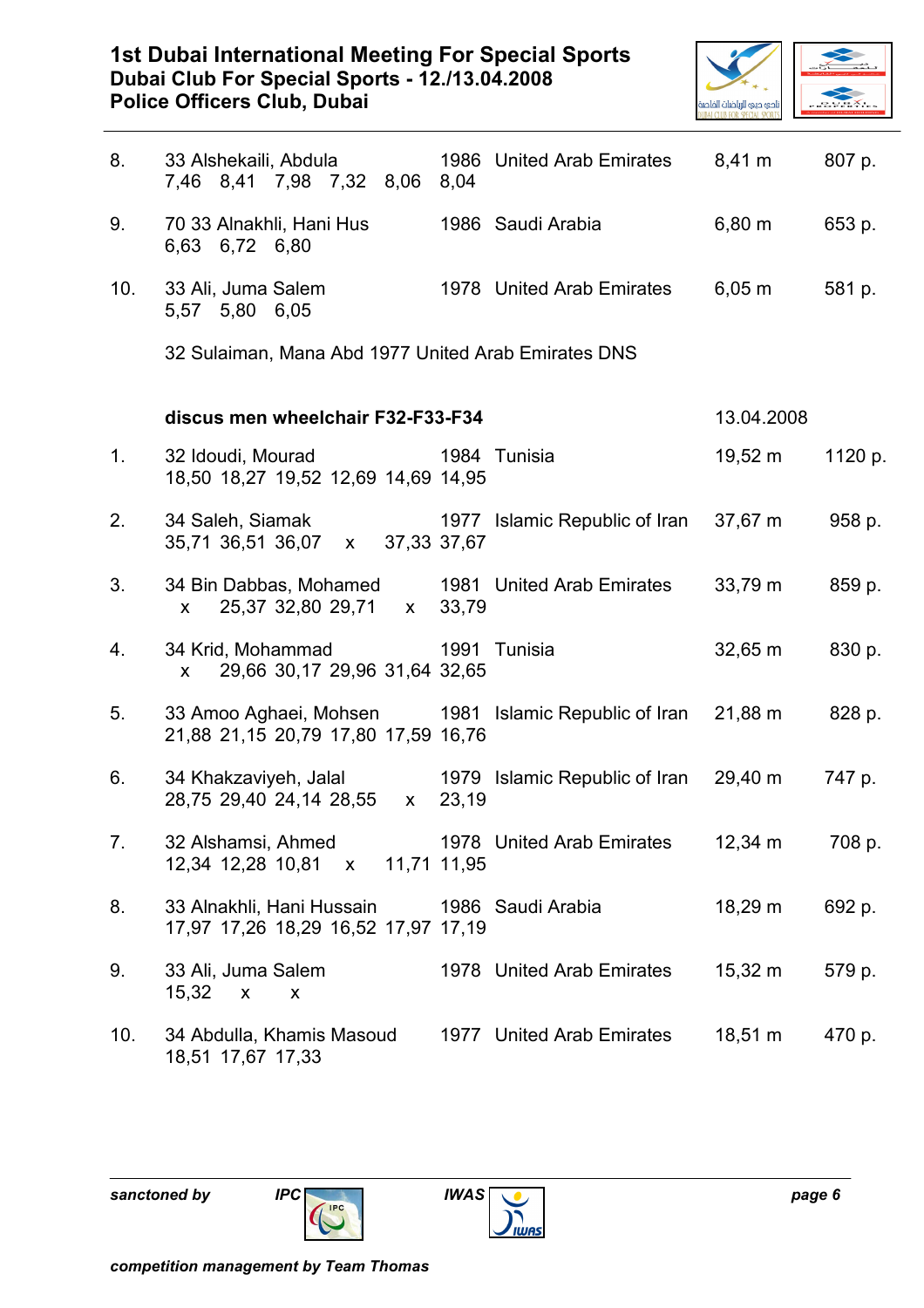

| Javelin men wheelchair F33-F34-F52 |  |                                                                                   |                     |               |                                                                           | 12.04.2008               |         |
|------------------------------------|--|-----------------------------------------------------------------------------------|---------------------|---------------|---------------------------------------------------------------------------|--------------------------|---------|
|                                    |  | 1. 34 Krid, Mohammad<br>30,40 28,70 29,98 23,35 27,99 28,05                       |                     |               | 1991 Tunisia                                                              | $30,40 \; m$             | 1139 p. |
|                                    |  | 27,92 26,83 29,43 x 24,87 25,12                                                   |                     |               | 2. 34 Bin Dabbas, Mohamed 1981 United Arab Emirates                       | 29,43 m                  | 1103 p. |
|                                    |  | 19,66 22,10 21,24 20,33 23,57 25,17                                               |                     |               | 3. 34 Saleh, Siamak 1977 Islamic Republic of Iran 25,17 m                 |                          | 943 p.  |
|                                    |  | 4. 33 Alnakhli, Hani Hussain 1986 Saudi Arabia<br>15,91 15,83 x                   |                     | x 16,25 16,30 |                                                                           | $16,30 \; m$             | 753 p.  |
|                                    |  | 16,17 $\times$                                                                    | x 16,04 15,26 16,21 |               | 5. 33 Amoo Aghaei, Mohsen 1981 Islamic Republic of Iran 16,21 m           |                          | 749 p.  |
|                                    |  | 14,88 16,96 x 15,46 15,74 x                                                       |                     |               | 6. 34 Abdulla, Khamis Masoud 1977 United Arab Emirates                    | 16,96 m                  | 635 p.  |
|                                    |  | 10,77 11,80 12,39 -                                                               |                     |               | 7. 34 Khakzaviyeh, Jalal 1979 Islamic Republic of Iran 12,39 m            |                          | 464p.   |
|                                    |  | 8. 33 Ali, Juma Salem<br>6,19 5,05 6,88 6,50 7,71 7,27                            |                     |               | 1978 United Arab Emirates 7,71 m                                          |                          | 356 p.  |
|                                    |  | 33 Alshekaili, Abdulaziz                                                          |                     |               | 52 Almazem, Humaid 1979 United Arab Emirates<br>1986 United Arab Emirates | <b>DNS</b><br><b>DNS</b> |         |
|                                    |  | shot put women wheelchair F33-F34                                                 |                     |               |                                                                           | 13.04.2008               |         |
|                                    |  | 1.34 Ben Jemaa, Yousra 1986 Tunisia<br>5,94 5,96 6,06 6,15 5,96 6,30              |                     |               |                                                                           | $6,30 \; m$              | 835 p.  |
|                                    |  | 2. 34 Alzaabi, Thuraya 1970 United Arab Emirates<br>5,13 4,57 4,66 5,15 4,89 5,06 |                     |               |                                                                           | $5,15 \text{ m}$         | 682 p.  |

- 3. 33 Bani Khaled, Aishah 1975 United Arab Emirates 3,52 m 554 p. 3,45 3,52 3,36 3,47 3,18 3,52 4. 34 Alsuwadi, Latifa 1979 United Arab Emirates 3,72 m 493 p.
- 3,28 3,58 3,72 3,22 3,54 3,53